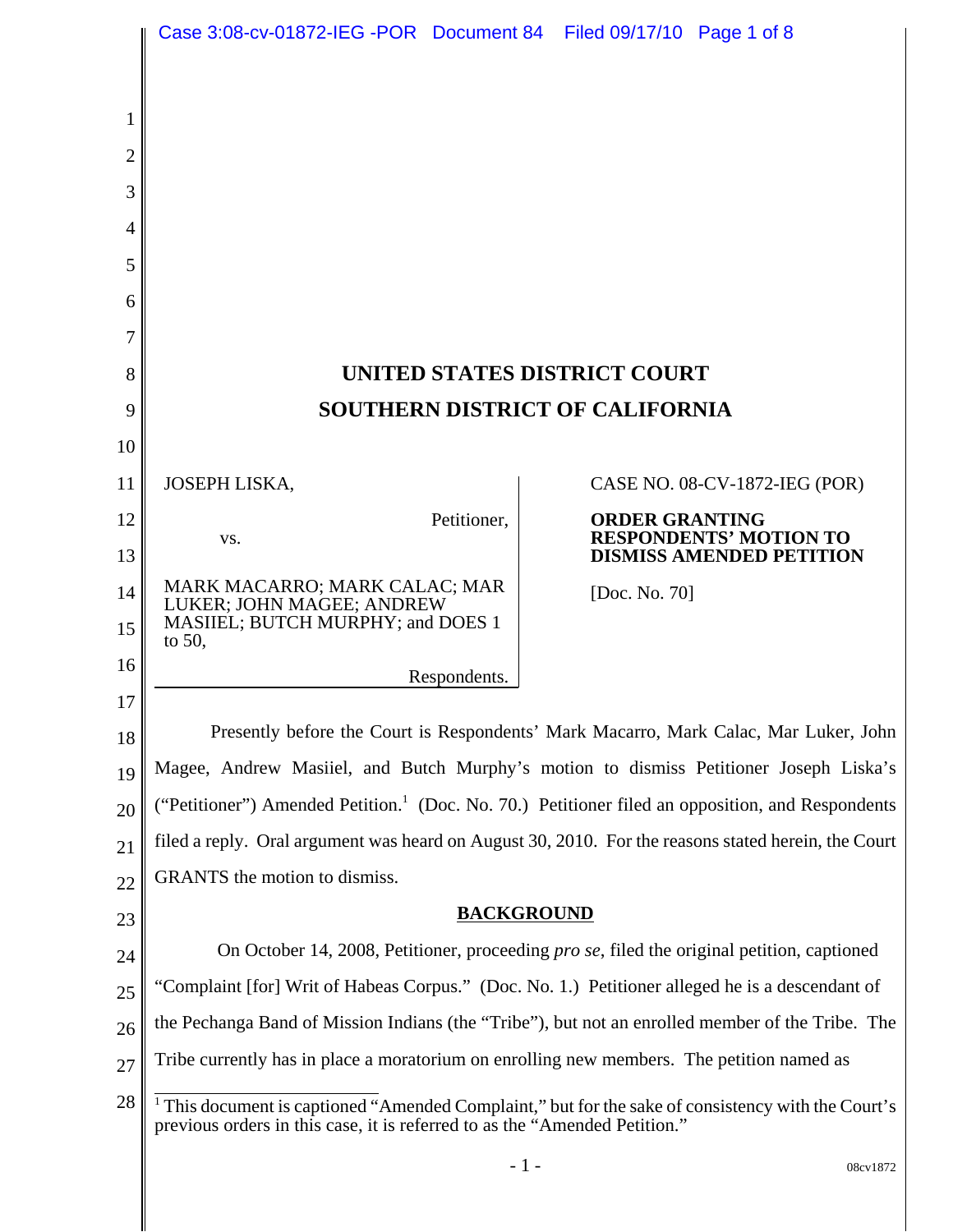## Case 3:08-cv-01872-IEG -POR Document 84 Filed 09/17/10 Page 2 of 8

1 2 3 4 5 6 respondents Tribe members Mark Macarro, Mark Calac, Mar Luker, John Magee, Andrew Masiiel, Donna Baron, and Butch Murphy. Petitioner alleged Respondents illegally banished Petitioner from the Tribe without a hearing or due process, in violation of the American Indian Civil Rights Act of 1968 ("ICRA"), 25 U.S.C. §§ 1301, 1302, and 1303. According to Petitioner, he is entitled to be recognized as a member of the Tribe, share in the Tribe's trust proceeds, and enter the reservation to visit his father's grave.

7 8 9 10 On June 25, 2009, Respondent Donna Baron ("Baron") filed a motion to dismiss the petition. At that time, Baron was the only party whom Petitioner served with the petition. On August 5, 2009, the Court granted Baron's motion to dismiss for lack of personal jurisdiction, and alternatively for failure to state a claim under Rule 12(b)(6).

11 12 13 14 15 16 17 18 19 20 21 22 On June 18, 2010, Petitioner filed an Amended Petition against the same respondents as in the original petition, with the exception of Baron.<sup>2</sup> The Amended Petition alleges the same conduct as the original petition, but also describes an incident on May 19, 2005 where men came to Petitioner's home, pounded on his door, and put banishment flyers on his cars. Petitioner alleged this was "reckless conduct" and he felt like he was being warned to cease protesting against the Tribe's enrollment policies. The Amended Petition sets forth three claims: (1) violation of ICRA, 25 U.S.C. §§ 1301, 1302, 1303; (2) "conspiracy against rights" in violation of 18 U.S.C. § 241, and (3) violation of the Indian Child Welfare Act, 25 U.S.C. § 1901 *et seq*. Petitioner seeks punitive damages, compensatory damages, fourteen years of back pay or trust proceeds, as well as orders vacating his alleged criminal and civil convictions by the Tribe and vacating his banishment from the Tribe. Petitioner also filed a request for the U.S. Attorneys Office to oversee this case. (Doc. No. 82.)

23 24 25 26 On July 19, 2010, Respondents filed this motion to dismiss under Federal Rules of Civil Procedure 12(b)(1), 12(b)(2), and 12(b)(6). Respondents argue the Amended Petition should be dismissed for the same reasons the Court previously dismissed the original petition in the August 5, 2009 Order.

27

//

28

 $2$  The parties agreed Petitioner could file an Amended Complaint. (Doc. No. 63.)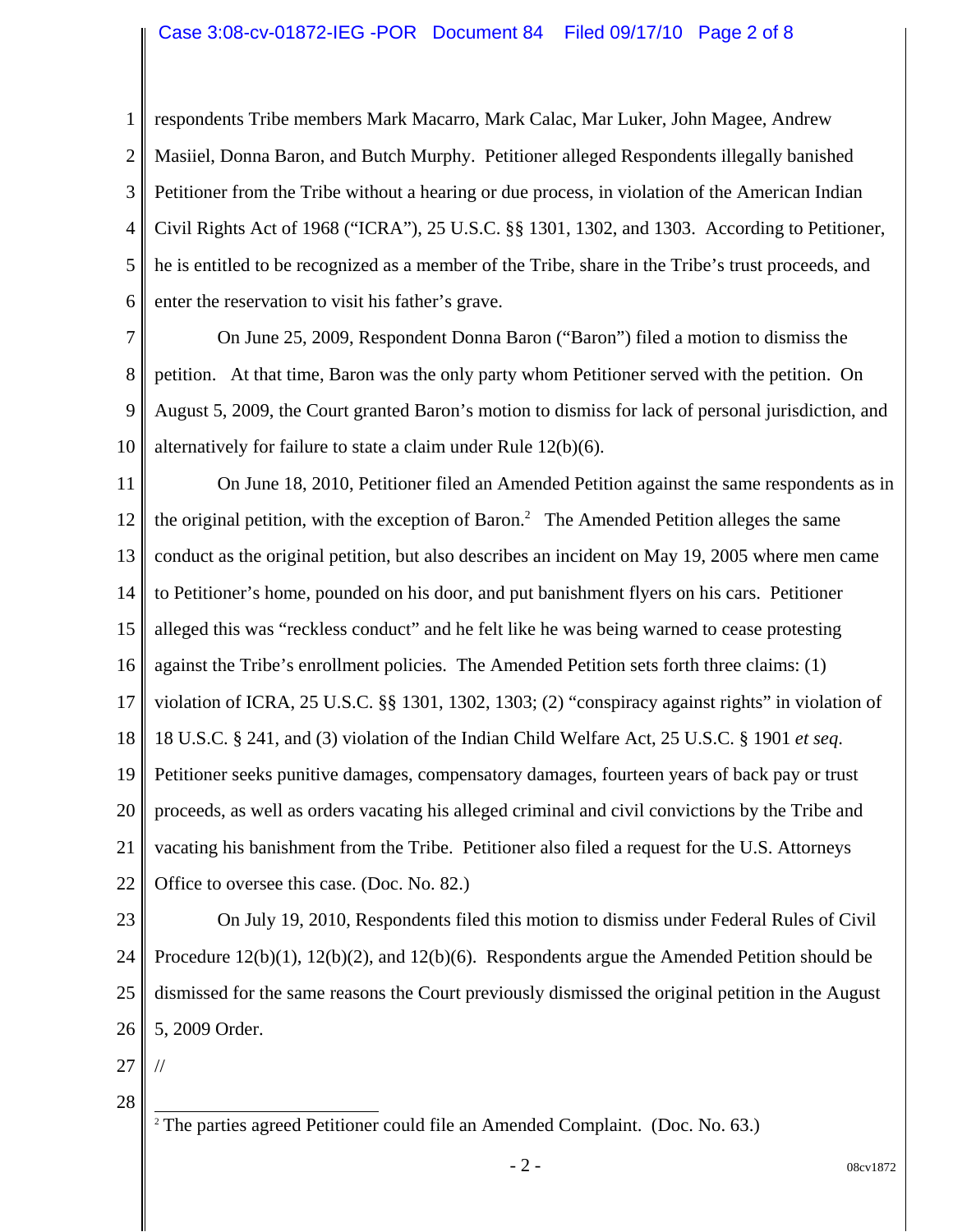| 1                                      | <b>DISCUSSION</b>                                                                                                                                                                                                                                                                                                                                                                                                                                                                                                                                                                                                                                                                                                                                                                                                                                                                                                                                                                                                                                                                                                                                                                                                                                                                                                                                |
|----------------------------------------|--------------------------------------------------------------------------------------------------------------------------------------------------------------------------------------------------------------------------------------------------------------------------------------------------------------------------------------------------------------------------------------------------------------------------------------------------------------------------------------------------------------------------------------------------------------------------------------------------------------------------------------------------------------------------------------------------------------------------------------------------------------------------------------------------------------------------------------------------------------------------------------------------------------------------------------------------------------------------------------------------------------------------------------------------------------------------------------------------------------------------------------------------------------------------------------------------------------------------------------------------------------------------------------------------------------------------------------------------|
| $\overline{2}$                         | <b>Motion to Dismiss for Lack of Personal Jurisdiction</b><br><u>I.</u>                                                                                                                                                                                                                                                                                                                                                                                                                                                                                                                                                                                                                                                                                                                                                                                                                                                                                                                                                                                                                                                                                                                                                                                                                                                                          |
| 3                                      | Respondents move the Court to dismiss the ICRA claims as to Respondent John Magee                                                                                                                                                                                                                                                                                                                                                                                                                                                                                                                                                                                                                                                                                                                                                                                                                                                                                                                                                                                                                                                                                                                                                                                                                                                                |
| $\overline{4}$                         | for lack of personal jurisdiction under Rule $12(b)(2)$ . Respondents assert that because Respondent                                                                                                                                                                                                                                                                                                                                                                                                                                                                                                                                                                                                                                                                                                                                                                                                                                                                                                                                                                                                                                                                                                                                                                                                                                             |
| 5                                      | John Magee is indisputably no longer a member of the Tribal Council, he is not a proper party.                                                                                                                                                                                                                                                                                                                                                                                                                                                                                                                                                                                                                                                                                                                                                                                                                                                                                                                                                                                                                                                                                                                                                                                                                                                   |
| 6                                      | The Court agrees.                                                                                                                                                                                                                                                                                                                                                                                                                                                                                                                                                                                                                                                                                                                                                                                                                                                                                                                                                                                                                                                                                                                                                                                                                                                                                                                                |
| 7                                      | Petitioner brings his ICRA claims relating to his alleged banishment via a petition for                                                                                                                                                                                                                                                                                                                                                                                                                                                                                                                                                                                                                                                                                                                                                                                                                                                                                                                                                                                                                                                                                                                                                                                                                                                          |
| 8                                      | writ of habeas corpus under ICRA, 25 U.S.C. § 1303. <sup>3</sup> The ICRA guarantees certain rights that                                                                                                                                                                                                                                                                                                                                                                                                                                                                                                                                                                                                                                                                                                                                                                                                                                                                                                                                                                                                                                                                                                                                                                                                                                         |
| 9                                      | are similar but not identical to those in the Bill of Rights and the Fourteenth Amendment. 25                                                                                                                                                                                                                                                                                                                                                                                                                                                                                                                                                                                                                                                                                                                                                                                                                                                                                                                                                                                                                                                                                                                                                                                                                                                    |
| 10                                     | U.S.C. §§ 1301-1303; Poodry v. Tonawanda Band of Seneca Indians, 85 F.3d 874, 881-82 (2d                                                                                                                                                                                                                                                                                                                                                                                                                                                                                                                                                                                                                                                                                                                                                                                                                                                                                                                                                                                                                                                                                                                                                                                                                                                         |
| 11                                     | Cir.1996), cert. denied, 519 U.S. 1041 (1996). A petition for writ of habeas corpus under § 1303                                                                                                                                                                                                                                                                                                                                                                                                                                                                                                                                                                                                                                                                                                                                                                                                                                                                                                                                                                                                                                                                                                                                                                                                                                                 |
| 12                                     | is the only avenue for relief for a violation of the ICRA. Boozer v. Wilder, 381 F.3d 931,                                                                                                                                                                                                                                                                                                                                                                                                                                                                                                                                                                                                                                                                                                                                                                                                                                                                                                                                                                                                                                                                                                                                                                                                                                                       |
| 13                                     | 934 (9th Cir. 2004). Section 1303 provides, "[t]he privilege of the writ of habeas corpus shall be                                                                                                                                                                                                                                                                                                                                                                                                                                                                                                                                                                                                                                                                                                                                                                                                                                                                                                                                                                                                                                                                                                                                                                                                                                               |
| 14                                     | available to any person, in a court of the United States, to test the legality of his detention by                                                                                                                                                                                                                                                                                                                                                                                                                                                                                                                                                                                                                                                                                                                                                                                                                                                                                                                                                                                                                                                                                                                                                                                                                                               |
| 15                                     | order of an Indian tribe." 25 U.S.C. § 1303.                                                                                                                                                                                                                                                                                                                                                                                                                                                                                                                                                                                                                                                                                                                                                                                                                                                                                                                                                                                                                                                                                                                                                                                                                                                                                                     |
| 16                                     | As the Court previously noted in its August 5, 2009 Order dismissing the original petition,                                                                                                                                                                                                                                                                                                                                                                                                                                                                                                                                                                                                                                                                                                                                                                                                                                                                                                                                                                                                                                                                                                                                                                                                                                                      |
| 17                                     | when a habeas corpus petition fails to name a proper respondent, federal courts lack personal                                                                                                                                                                                                                                                                                                                                                                                                                                                                                                                                                                                                                                                                                                                                                                                                                                                                                                                                                                                                                                                                                                                                                                                                                                                    |
| 18                                     | jurisdiction. <sup>4</sup> See Ortiz-Sandoval v. Gomez, 81 F.3d 891, 894 (9th Cir. 1996) (citing Rule 2(a), 28                                                                                                                                                                                                                                                                                                                                                                                                                                                                                                                                                                                                                                                                                                                                                                                                                                                                                                                                                                                                                                                                                                                                                                                                                                   |
| 19                                     | U.S.C. foll. § 2254). The proper respondent in a federal habeas corpus petition is the petitioner's                                                                                                                                                                                                                                                                                                                                                                                                                                                                                                                                                                                                                                                                                                                                                                                                                                                                                                                                                                                                                                                                                                                                                                                                                                              |
| 20                                     | immediate custodian. Brittingham v. United States, 982 F.2d 378, 379 (9th Cir. 1992). However,                                                                                                                                                                                                                                                                                                                                                                                                                                                                                                                                                                                                                                                                                                                                                                                                                                                                                                                                                                                                                                                                                                                                                                                                                                                   |
| 21<br>22<br>23<br>24<br>25<br>26<br>27 | <sup>3</sup> Petitioner's claims under Sections 1301 and 1302 are subsumed within the writ of habeas<br>corpus. Section 1301 merely provides the definitions of various terms of the ICRA. Section 1302 sets<br>forth substantive rights under the ICRA, but does not provide a cause of action. Petitioner alleges the<br>following conduct violates $\S$ 1302: (1) he was denied his right to a trial, was not informed of any<br>specific charges, not allowed to confront witnesses or produce witnesses, and was not afforded<br>assistance of counsel; (2) the Tribe inflicted cruel and unusual punishment; (3) he was denied property<br>without due process; and (4) the Tribe interfered with his right to assemble peaceably, to petition for<br>redress, and his freedom of speech.<br><sup>4</sup> Although there is no case holding that failure to name the proper respondent in a $\S$ 1303<br>habeas corpus petition defeats personal jurisdiction, the Court finds this rule is nonetheless applicable<br>because courts deciding § 1303 claims frequently draw on principles of analogous habeas statutes. The<br>Second Circuit has notably held that "the legislative history [of the ICRA] suggests that § 1303 was<br>to be read coextensively with analogous statutory provisions [regarding the scope of federal habeas |
| 28                                     | review]," and that "[c]ourts appear to look to the development of law under 28 U.S.C. § 2254 for<br>guidance as to whether habeas relief is available in such matters under § 1303." Poodry, 85 F.2d at<br>891-92.                                                                                                                                                                                                                                                                                                                                                                                                                                                                                                                                                                                                                                                                                                                                                                                                                                                                                                                                                                                                                                                                                                                               |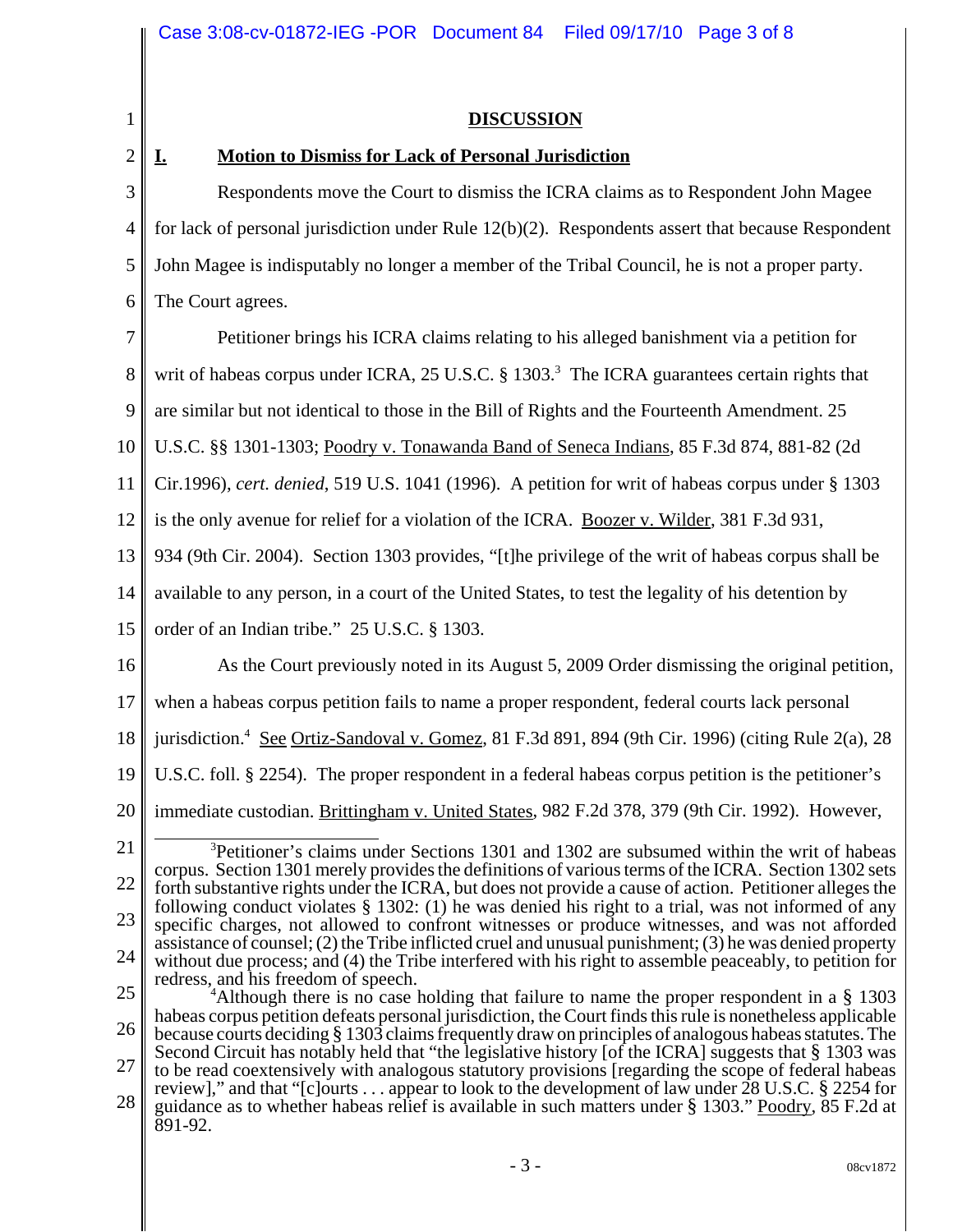## Case 3:08-cv-01872-IEG -POR Document 84 Filed 09/17/10 Page 4 of 8

1 2 3 4 5 6 7 8 9 "[a]s the 'custody' requirement has expanded to encompass more than actual physical custody, so too has the concept of a custodian as a respondent in a habeas case." Poodry, 85 F.3d at 899. Therefore, even if a habeas corpus petitioner under § 1303 is not in actual physical custody he may still "'name as respondent someone (or some institution) who has both an interest in opposing the petition if it lacks merit, and the power to give the petitioner what he seeks if the petition has merit–namely, his unconditional freedom.'" Poodry, 85 F.3d at 899 (citation omitted); see also Armentero v. I.N.S., 340 F.3d 1058, 1064 (9th Cir. 2003)) (finding the petitioner had correctly named tribal council members as respondents in § 1303 matter because they were empowered to end the petitioner's restraint by overturning or ceasing to enforce the relevant banishment order).

10 11 12 13 14 15 16 Here, the Amended Petition names as respondents several enrolled members of the Tribe, who "all are General Members of the Council (Tribal Council) except John Magee." (Amended Petition ¶ 4.) Respondents submit, and Petitioner does not dispute, that only the Tribal Council has the authority to offer Petitioner the requested relief from the alleged "detention and restraint on his liberty." Because Respondent John Magee is not a member of the Tribal Council, he cannot provide Petitioner his requested relief under the ICRA. The ICRA claim is therefore dismissed as to Respondent John Magee.

17

## **II. Motion to Dismiss for Lack of Subject Matter Jurisdiction**

18 19 20 Respondents contend the Court lacks subject matter jurisdiction over Petitioner's claim for habeas corpus. As discussed previously, the substantive guarantees of the ICRA may only be enforced via a writ of habeas corpus under § 1303.

21 22 23 24 25 26 27 28 The Ninth Circuit has instructed that federal courts have no jurisdiction to hear a claim for habeas corpus under § 1303 unless both (1) the petitioner is in custody, and (2) the petitioner first exhausts tribal remedies. Jeffredo v. Macarro, 599 F.3d 913, 918 (9th Cir. 2010). For purposes of habeas corpus, a person is in detention or custody when severe restraints are imposed upon the person's liberty. Hensley v. Municipal Court, 411 U.S. 345, 351 (1973). Over the years, courts have expanded the scope of the term "custody" to cover "circumstances [that] fall outside conventional notions of physical custody." Edmunds v. Won Bae Chang, 509 F.2d 39, 40 (9th Cir. 1975). For example, courts have held that permanent banishment constitutes detention. See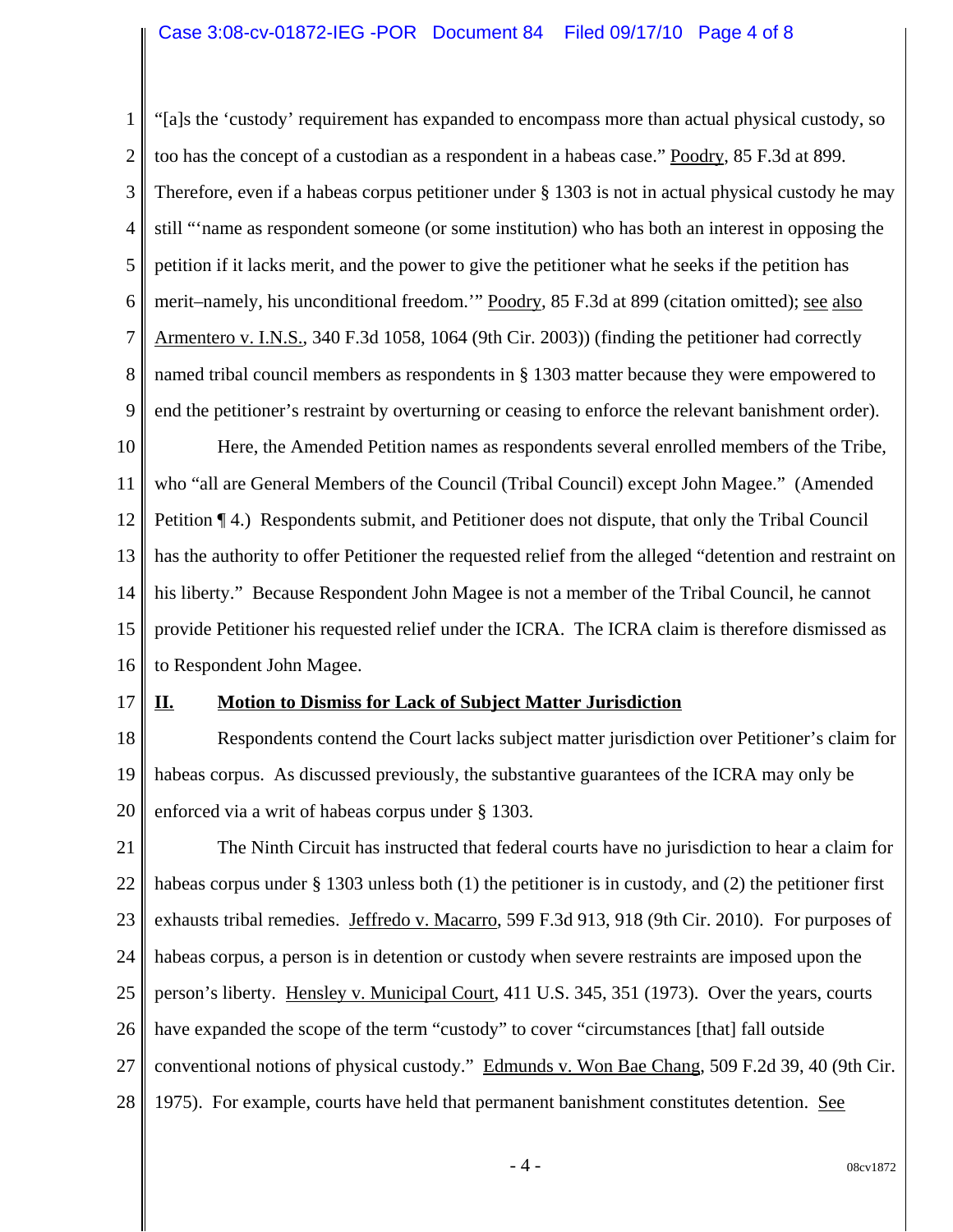1 2 3 Poodry v. Tonawanda Band of Seneca Indians, 85 F.3d 874, 879 (2d Cir. 1996) (holding the stripping of petitioners' tribal membership and imposition of a sentence of "permanent banishment" was sufficiently severe to constitute detention for purposes of § 1303).

4 5 6 7 8 9 10 11 12 13 14 15 Here, Petitioner was excluded from the reservation as a result of his attempt to enter the reservation without permission. Respondents submit the "Notice of Exclusion" issued to Petitioner on May 19, 2005, as well as the Tribe's "Exclusion and Eviction Regulations" applicable to non-members. (Declaration of Mark Macarro in Supp. of Mot. to Dismiss ("Macarro Decl."), Exs. 2-3.) Respondents explain that banishment, in contrast to exclusion, is typically a punishment reserved for members of the Tribe. As Respondents argue, the exclusion of Petitioner, a non-member and non-resident of the Tribe, does not constitute a severe restraint upon Petitioner's liberty, so as to be in "detention or custody" for purposes of habeas corpus. See Hensley, 411 U.S. at 351. In fact, Ninth Circuit authority establishes that "[i]n the absence of treaty provisions or congressional pronouncements to the contrary, the tribe has the inherent power to exclude non-members from the reservation." Quechan Tribe of Indians v. Rowe, 531 F.2d 408, 410 (9th Cir. 1976). Petitioner points to no authority to the contrary.

16 17 18 19 20 21 22 23 24 25 The Ninth Circuit case Petitioner relies on, *Jeffredo v. Macarro*, 599 F.3d 913, does not compel a different result. In Jeffredo, the petitioners, who were disenrolled as members of the Tribe but still resided on the reservation, were denied access to certain facilities, including the Tribe's senior center, health clinic, and school. Id. at 919. The Ninth Circuit affirmed the dismissal of the petition for habeas corpus under the ICRA, because petitioners did not suffer a "severe actual or potential restraint on liberty to give rise to requisite 'detention.'" Id. The Ninth Circuit noted petitioners had not been banished from the reservation, and had never been arrested, imprisoned, fined, or otherwise held by the Tribe. Id. Thus, Jeffredo is inapplicable to the situation in this case – specifically, the exclusion of a non-member of the Tribe, who does not reside on the reservation.

26 27 28 Finally, at oral argument, Petitioner asserted the Tribe treated him as a member of the Tribe when it subjected him to criminal proceedings for trespass. However, Petitioner makes no showing that he was subjected to criminal proceedings by the Tribe. According to Respondents,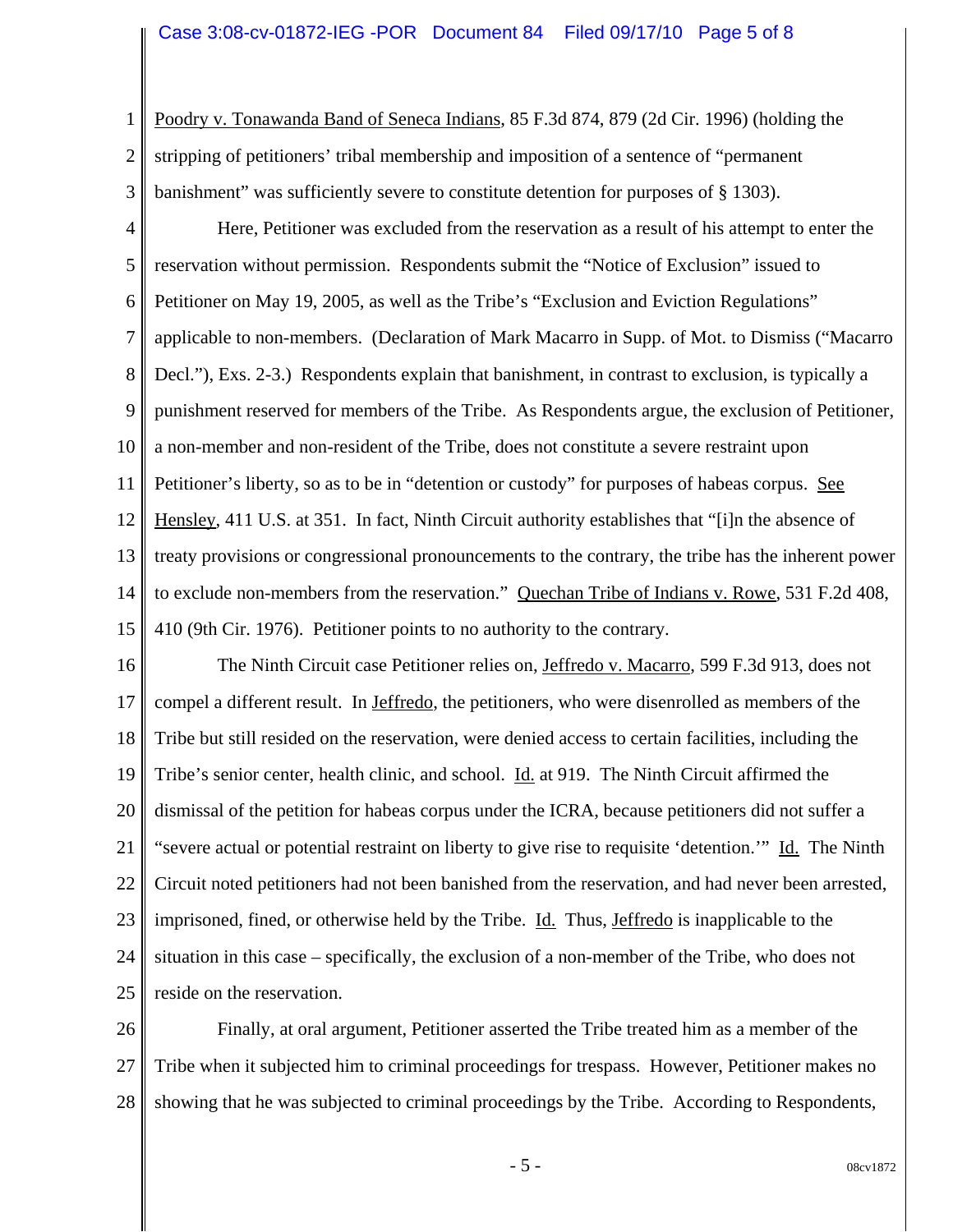# Case 3:08-cv-01872-IEG -POR Document 84 Filed 09/17/10 Page 6 of 8

1 2 3 4 5 6 7 8 9 10 11 12 13 14 15 16 17 18 19 20 21 22 23 24 25 26 27 28 5 Title 18 U.S.C. § 241 provides in full: If two or more persons conspire to injure, oppress, threaten, or intimidate any person in any State, Territory, Commonwealth, Possession, or District in the free exercise or enjoyment of any right or privilege secured to him by the Constitution or laws of the United States, or because of his having so exercised the same; or If two or more persons go in disguise on the highway, or on the premises of another, with intent to prevent or hinder his free exercise or enjoyment of any right or privilege so secured-- They shall be fined under this title or imprisoned not more than ten years, or both; and if death results from the acts committed in violation of this section or if such acts include kidnapping or an attempt to kidnap, aggravated sexual abuse or an attempt to commit aggravated sexual abuse, or an attempt to kill, they shall be fined under this title or imprisoned for any term of years or for life, or both, or may be sentenced to death. Petitioner was at most only subject to civil proceedings for trespass, which are within the Tribe's jurisdiction. The documents submitted by Respondents in support of the motion to dismiss support their position. In his declaration, Respondent Mark Macarro, Chairman of the Tribe, states the Tribe does not exercise criminal authority, Petitioner has never been subject to any criminal proceeding of the Tribe, and the County of Riverside is responsible for dealing with all crimes committed on the reservation. (Macarro Decl. ¶¶ 18-19). In addition, the May 19, 2005 Notice of Exclusion states that Petitioner's attempts to enter the reservation without permission "constitute trespass and public nuisance within the meaning of those terms as assigned by tribal custom and tradition," and Petitioner is excluded from the reservation as a result. (Macarro Decl., Ex. 3). The Notice of Exclusion, however, does not impose any criminal punishment. Accordingly, this Court has no jurisdiction to hear Petitioner's claim for writ of habeas corpus under § 1303. Petitioner's claims under the ICRA are therefore dismissed with prejudice. **III. Motion to Dismiss for Failure to State a Claim A. Conspiracy** In the Amended Petition, Petitioner alleges a "conspiracy against rights" in violation of 18 U.S.C. § 241. Petitioner alleges the Tribal Council conspired to put a moratorium on enrollment so that they could retain control over the Pechanga government. As Respondents argue, however, that statute is a criminal statute that does not provide a private right of action.<sup>5</sup> Therefore, Petitioner fails to state a claim under 18 U.S.C. § 241. This cause of action is dismissed with prejudice.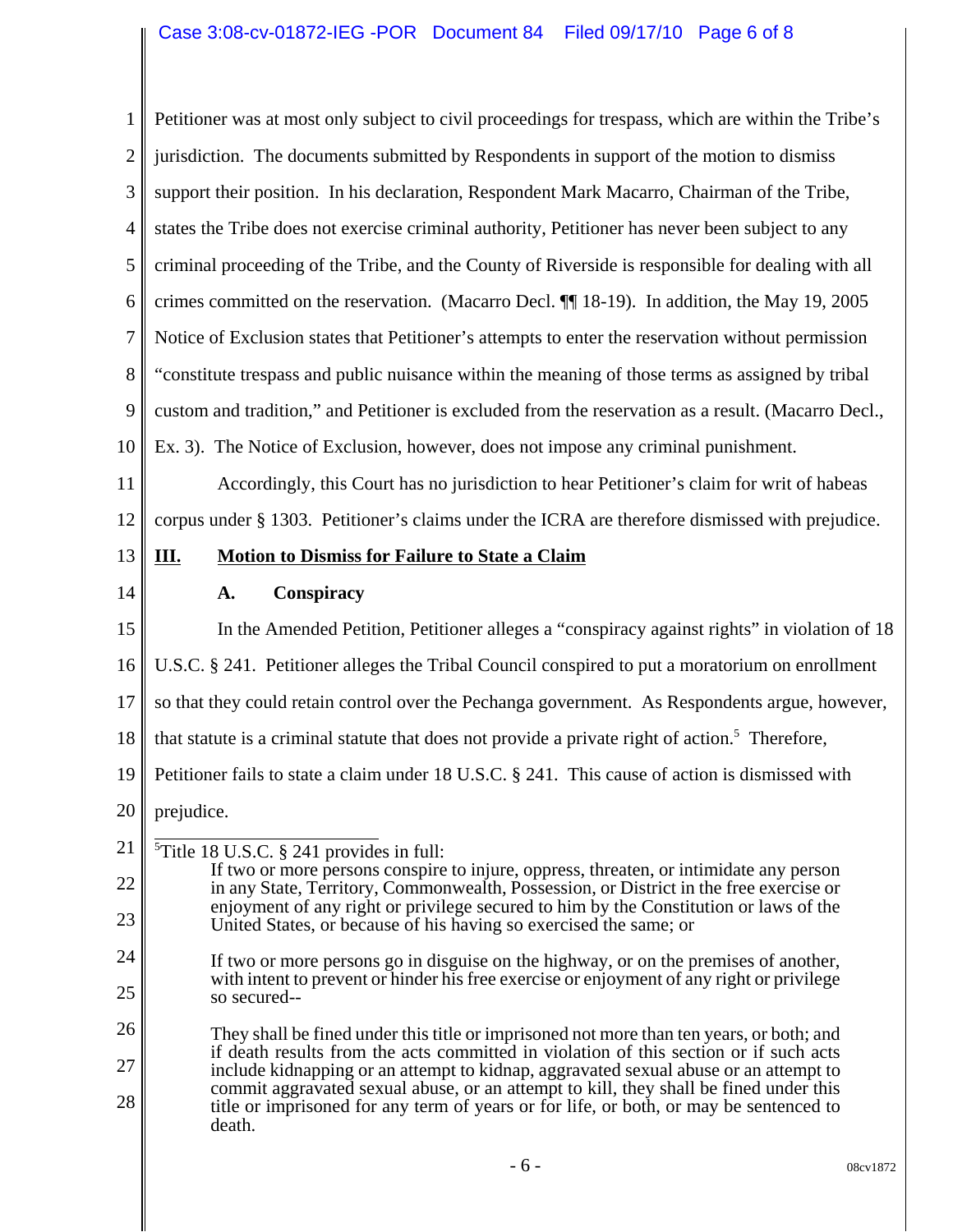## **B. Indian Child Welfare Act**

2 3 4 5 6 7 8 The Amended Petition also asserts a claim under the Indian Child Welfare Act ("ICWA"), 25 U.S.C. § 1901 *et seq*. Petitioner alleges he "can sue to uphold the enforcement of the Indian Child [W]elfare Act [sic] the court can insert a private right of action." (Amended Petition ¶ 19.) Petitioner alleges he was given up through adoption and has "the right to return and make sure his tribal ties are not terminated." (Amended Petition ¶ 19.) Respondents argue the ICWA does not provide a private right of action against an Indian tribe, provide Petitioner with any "right to return," or abrogate tribal sovereign immunity.

9 10 11 12 13 14 15 16 17 18 19 Petitioner cannot state a claim under the ICWA. The purpose of ICWA is to rectify state agency and court actions that result in the removal of Indian children from their Indian communities and heritage. Doe v. Mann, 415 F.3d 1038, 1047 (9th Cir. 2005). "'At the heart of ICWA' lies a jurisdictional scheme aimed at ensuring that tribes have a role in adjudicating and participating in child custody proceedings involving Indian children domiciled both on and off the reservation." Id. at 1049. The ICWA contains provisions granting Indian tribes jurisdiction in child custody matters involving Indian children. 25 U.S.C. § 1911. The ICWA also sets out substantive provisions to be applied in pending court cases involving adoption or foster care placement of Indian children or the termination of parental rights. Id. §§ 1915, 1912. In addition, the ICWA allows any Indian child, parent, or Indian custodian to petition the courts to invalidate foster care placement or termination of parental rights under state law. Id. § 1914.

20 21 Because none of these situations is applicable here, the Amended Petition fails to state a claim under this statute. This cause of action is therefore dismissed with prejudice.

22

1

## **IV. Petitioner's Request for the Involvement of the U.S. Attorneys**

23 24 25 26 27 28 Petitioner's request for the U.S. Attorneys Office to oversee this case, under 25 U.S.C. § 175, is denied. (Amended Petition ¶ 18.) Title 25 U.S.C. § 175 provides: "In all States and Territories where there are reservations or allotted Indians the United States Attorney shall represent them in all suits at law and in equity." The Ninth Circuit, however, has held that this provision is not mandatory. U.S. v. Gila River Pima-Maricopa Indian Cmty., 391 F.2d 53, 56 (9th Cir.1968); see also Siniscal v. U.S., 208 F.2d 406, 410 (9th Cir. 1954). Petitioner asserts he has delivered his request for representation to the U.S. Attorneys Office. It is now in the U.S.